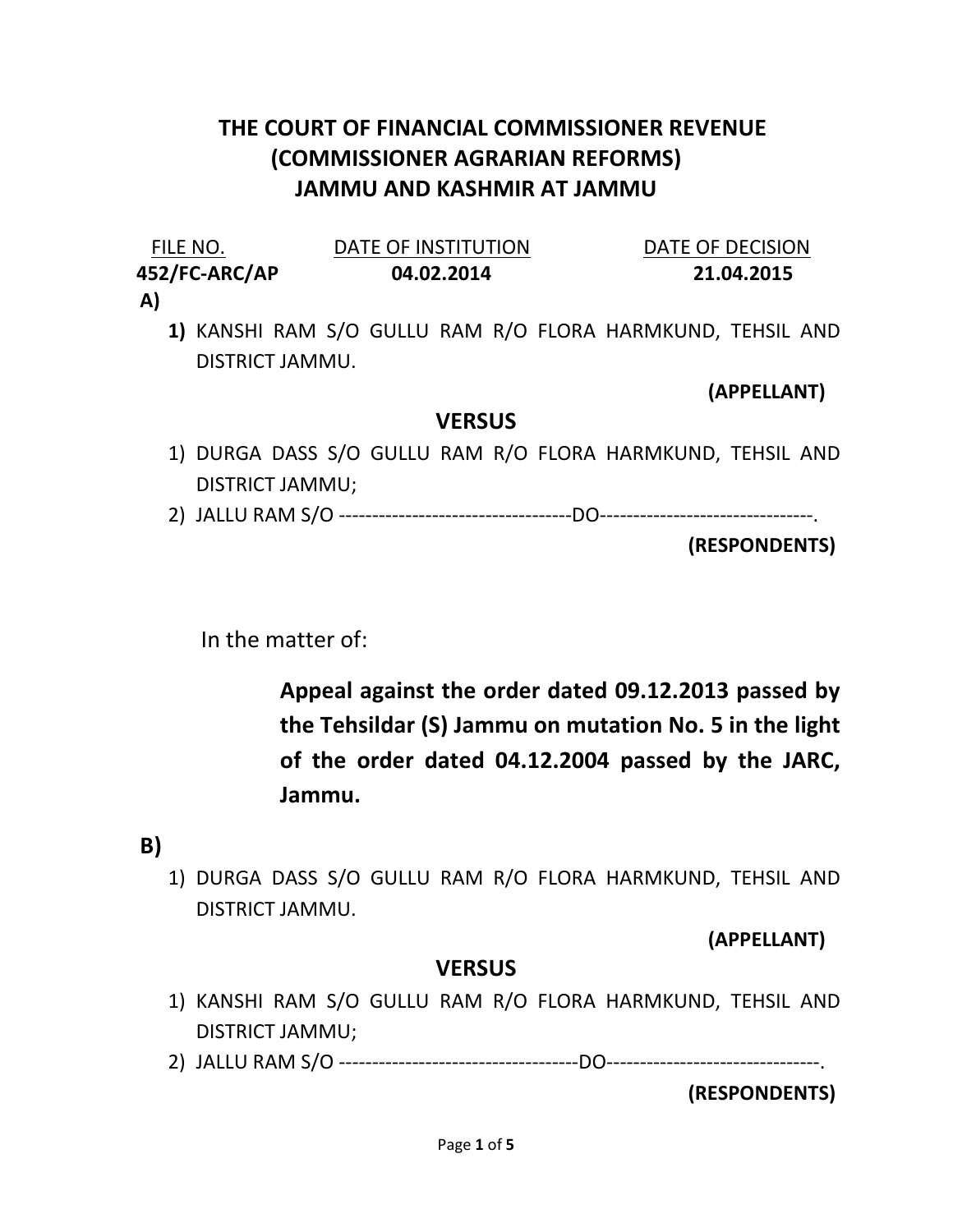In the matter of:

Appeal against the order dated 09.12.2013 passed by the Tehsildar (S) Jammu on mutation No. 5 in the light of the order dated 04.12.2004 passed by the Joint Commissioner, Agrarian Reforms, Jammu.

 For Kanshi Ram --- Advocate Devinder Sharma For Durga Dass --- Advocate Mukesh Kumar Sharma For Jallu Ram --- Nemo

## J U D G E M E N T

- 1) The present controversy concerns land measuring 17 Kanals and 06 Marlas falling under Khasra No. 93, 142 min. and 173 in the residential village of the parties. This land came under the purview of the Agrarian Reforms Act, 1976 and the ownership rights of the ex owners were extinguished and vested in the state. Consequently, mutation No. 84 dated 28.12.1981 was attested under Sec. 4 of the said Act by virtue of which Kanshi Ram, appellant at 'A' above was declared as the prospective owner of the said land. Later, another mutation No. 112 dated 04.06.1984 was attested under Sec. 12 of the same Act whereby Kanshi Ram was made the absolute owner of the land under consideration.
- 2) Aggrieved, the respondent No. 1 at 'A' challenged both these mutations in appeal before the court of the Joint Commissioner, Agrarian Reforms, Jammu. While examining the record, the court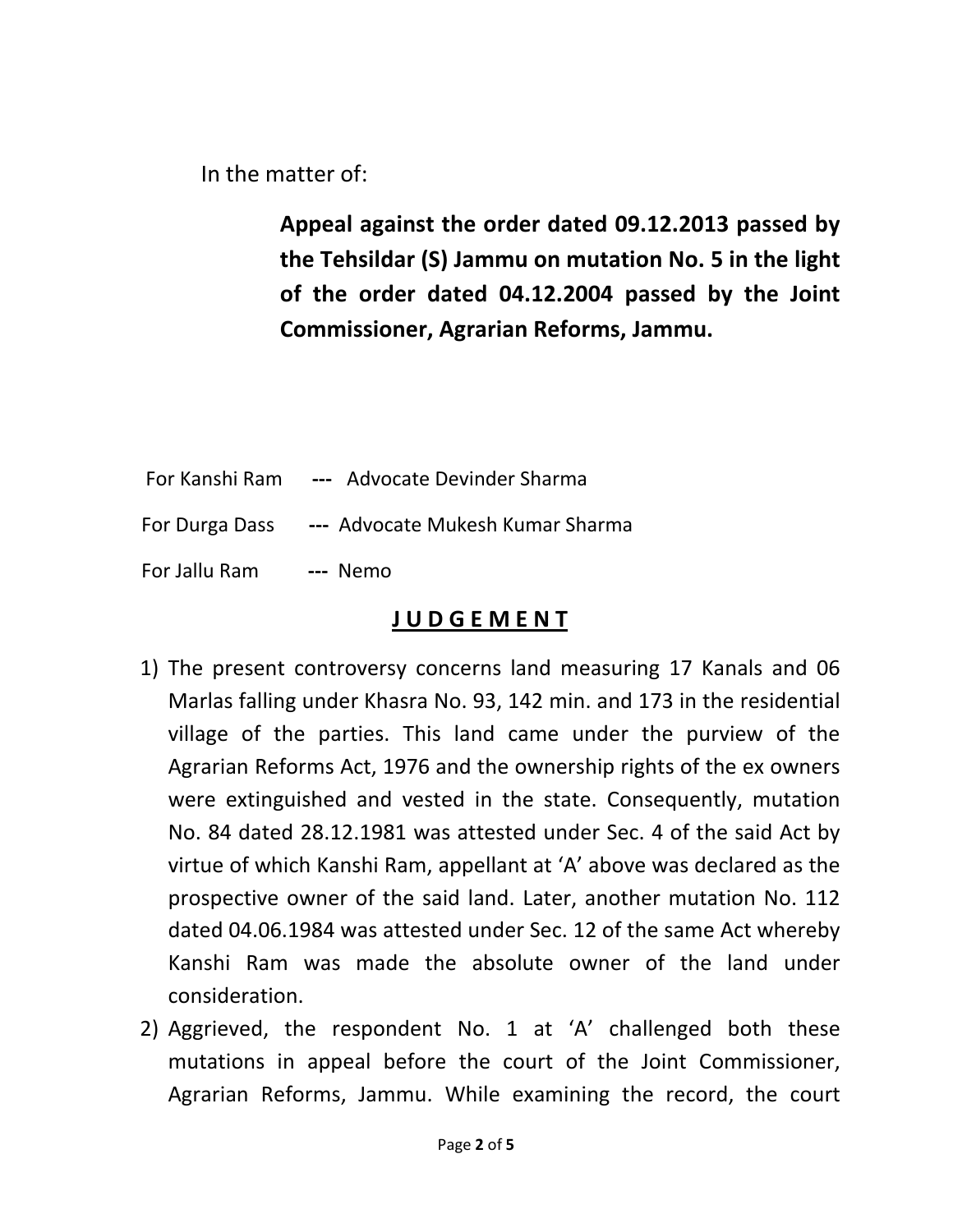below observed that the parties possessed two types of lands; one ancestral and the other acquired under the Agrarian Reforms Act. They being brothers partitioned both these lands amongst themselves in equal shares irrespective of the source of acquisition. Pending disposal of the case before the court below, a report was called from the field agency which explained that mutations under Sec. 4 and 12 has been attested in favour of Kanshi Ram only but all the brothers are possessing equal shares of the land under consideration and hence both these mutations have been attested in violation of the spot position. Relying on this report, the court below set aside the mutations and remanded the case to the Tehsildar concerned for a fresh enquiry on the spot in presence of the parties and other respectable citizens of the area after recording full evidence.

- 3) Complying with the directions, the Tehsildar (S), Jammu attested the mutation No. 5 dated 09.12.2013 and upheld the ownership rights of Kanshi Ram along with one of his brothers, Jallu Ram. As regards the land held by Durga Dass, the patwari concerned has been ordered to enter a mutation under Sec. 28-A of the said Act to declare the same as State.
- 4) Dissatisfied, both parties have inveighed the mutation No. 5 in counter appeals on various grounds. A bare perusal of the impugned mutation indicates that it has been attested at the headquarters without affording an opportunity of being heard to all the interested parties. Avoiding the express directions of the Joint Commissioner, Agrarian Reforms, Jammu, no enquiry was also held on the spot. Neither the Lambardar nor the Chowkidar of the village was present at the time of the attestation of the mutation.
- 5) Notably, Sec. 2 (12) of the said Act lays down that personal cultivation by a person shall mean cultivation by a brother. In the instant case, Durga Dass was in the possession of some land covered under Sec. 12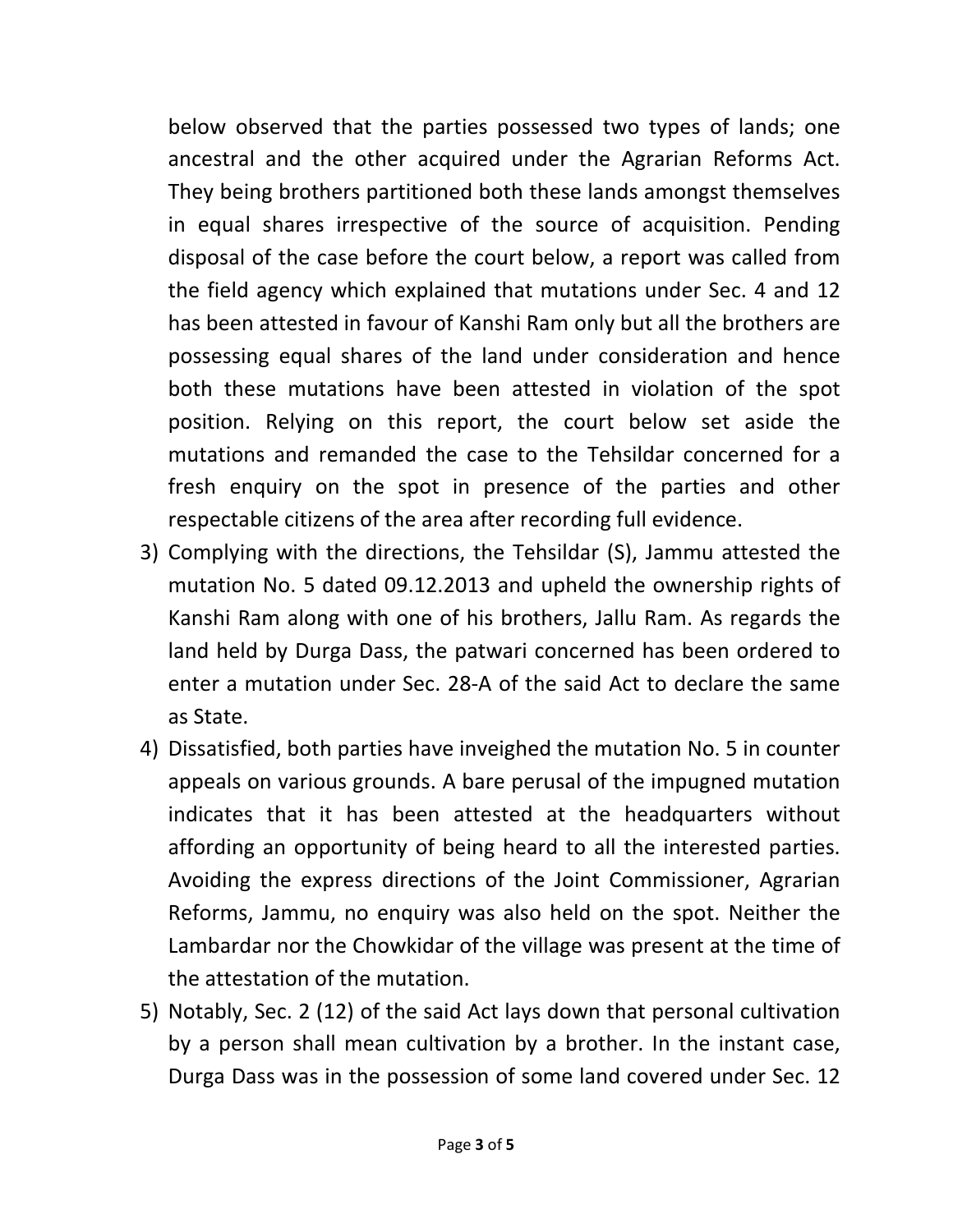which in no way transgresses any of the provisions of the Agrarian Reforms Act, 1976. The land held by him can't be ordered to be vested in the state and therefore, the mutation impugned is liable to be set aside.

6) The only question which is required to be considered is whether the brothers of Kanshi Ram are entitled to any share out of the land under consideration or not ?. An examination of the case with the concept of coparceners and the joint family property vis-a-vis the separate or self acquired property would then be in order. Indeed, when a coparcener mixes his separate property with the joint family property and leaves no doubts that he does not want to treat it otherwise, his self acquired property too becomes part and parcel of the joint family property. This doctrine of "throwing into the common stock" and "blending" has been settled by numerous decisions of the High Courts and the Apex court. The point is clearly and unequivocally based on the intention of the owner of the separate property to convert his property into an item of joint family property. The separate or self acquired property of a coparcener may be impressed with the character of joint family property, if it is voluntarily thrown by the owner into the common stock with the intention of abandoning, waiving or surrendering his rights in it as separate property. Such an intention can be known by his words or his acts and conduct. For instance, a Karta may have his own separate fields and also joint family fields. Wheat may be grown in both. If the produce of all the fields is brought into the same barn and mixed together without weighing as to how much was the produce of the separate fields and how much from the joint family fields, it is a clear case of blending. But prior to this, it is also required to be ascertained as to whether the two brothers were coparceners or not.